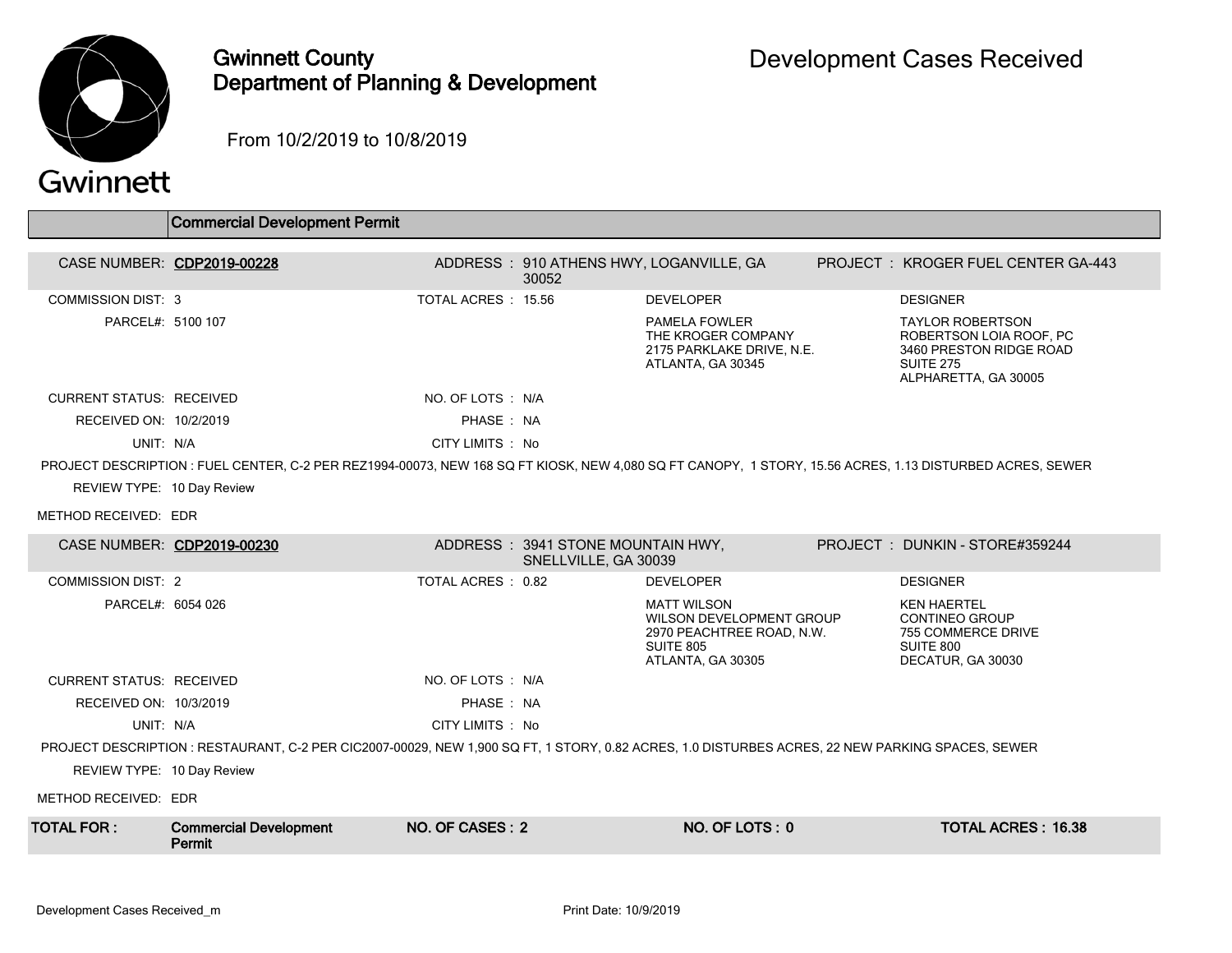|                                 | <b>Subdivision Development Permit</b>                                                                                     |                                           |                                                                                                                     |                                                                                                  |  |
|---------------------------------|---------------------------------------------------------------------------------------------------------------------------|-------------------------------------------|---------------------------------------------------------------------------------------------------------------------|--------------------------------------------------------------------------------------------------|--|
|                                 |                                                                                                                           |                                           |                                                                                                                     |                                                                                                  |  |
|                                 | CASE NUMBER: SDP2019-00049                                                                                                | ADDRESS: 3467 BAILEY RD, DACULA, GA 30019 |                                                                                                                     | PROJECT: BAYLEE PRESERVE PHASE 2                                                                 |  |
| <b>COMMISSION DIST: 3</b>       |                                                                                                                           | TOTAL ACRES : 13.80                       | <b>DEVELOPER</b>                                                                                                    | <b>DESIGNER</b>                                                                                  |  |
|                                 | PARCEL#: 2003 004B                                                                                                        |                                           | <b>MARK RICHARDSON</b><br>HARBORSTONE PROPERTIES. LLC<br>290 CONSTITUTION BOULEVARD<br>LAWRENCEVILLE, GA 30046-5696 | <b>ERIC SIMPSON</b><br>PRECISION PLANNING, INC.<br>400 PIKE BOULEVARD<br>LAWRENCEVILLE, GA 30046 |  |
| <b>CURRENT STATUS: RECEIVED</b> |                                                                                                                           | NO. OF LOTS : 31                          |                                                                                                                     |                                                                                                  |  |
| RECEIVED ON: 10/4/2019          |                                                                                                                           | PHASE: 2                                  |                                                                                                                     |                                                                                                  |  |
| UNIT: N/A                       |                                                                                                                           | CITY LIMITS : No                          |                                                                                                                     |                                                                                                  |  |
|                                 | PROJECT DESCRIPTION : SINGLE FAMILY SUBDIVISION, R-75 PER RZR2019-00015, 31 LOTS, 13.8 ACRES, 11.9 DISTURBED ACRES, SEWER |                                           |                                                                                                                     |                                                                                                  |  |
| REVIEW TYPE: 10 Day Review      |                                                                                                                           |                                           |                                                                                                                     |                                                                                                  |  |
| METHOD RECEIVED: DRCC           |                                                                                                                           |                                           |                                                                                                                     |                                                                                                  |  |
| TOTAL FOR :                     | <b>Subdivision Development</b><br>Permit                                                                                  | NO. OF CASES: 1                           | <b>NO. OF LOTS: 31</b>                                                                                              | <b>TOTAL ACRES: 13.80</b>                                                                        |  |
|                                 |                                                                                                                           |                                           |                                                                                                                     |                                                                                                  |  |
| <b>GRAND TOTALS</b>             |                                                                                                                           | NO. OF CASES: 3                           | <b>NO. OF LOTS: 31</b>                                                                                              | <b>TOTAL ACRES: 30.18</b>                                                                        |  |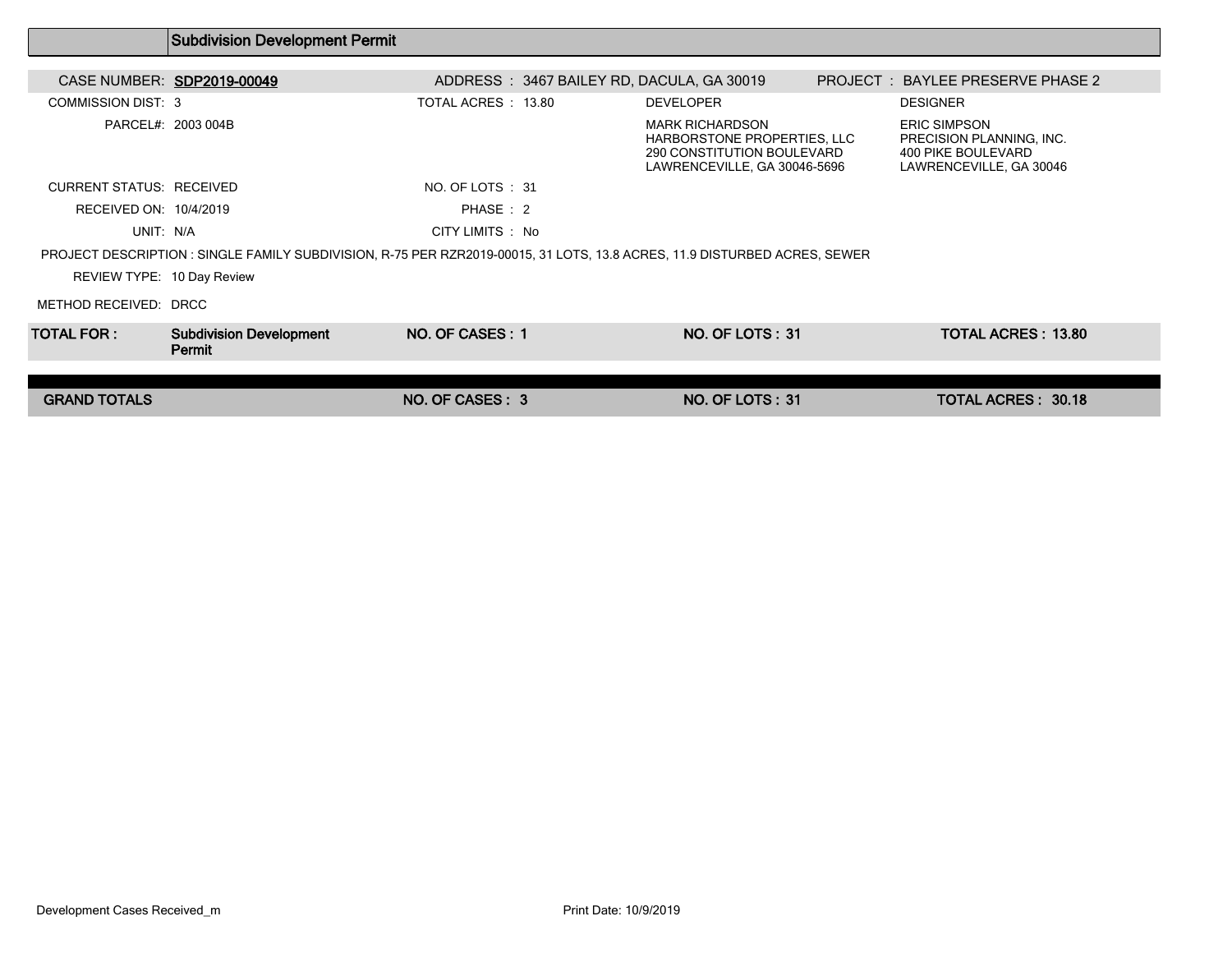

## Gwinnett County Department of Planning & Development

From 10/2/2019 to 10/8/2019

## Gwinnett

 $\overline{\phantom{a}}$ 

|                            | <b>Commercial Development Permit</b>                                                                                                                       |                     |       |                                                                                                    |          |                                                                            |
|----------------------------|------------------------------------------------------------------------------------------------------------------------------------------------------------|---------------------|-------|----------------------------------------------------------------------------------------------------|----------|----------------------------------------------------------------------------|
| CASE NUMBER: CDP2019-00229 |                                                                                                                                                            |                     | 30518 | ADDRESS : 1950 BUFORD DAM RD, BUFORD, GA                                                           | PROJECT: | BUFORD DAM ROAD BOAT & RV<br><b>STORAGE</b>                                |
| COMMISSION DIST: 4         |                                                                                                                                                            | TOTAL ACRES : 18.92 |       | <b>DEVELOPER</b>                                                                                   |          | <b>DESIGNER</b>                                                            |
| PARCEL#: 7352 289          |                                                                                                                                                            |                     |       | <b>CORBITT WOODS</b><br><b>BDR INVESTMENTS, LLC</b><br><b>1500 HIGHWAY 124</b><br>AUBURN, GA 30011 |          | ED MYERS<br>MYERS & COMPANY, INC.<br>P.O. BOX 634<br>GAINESVILLE, GA 30503 |
| CURRENT STATUS RECEIVED    |                                                                                                                                                            | NO. OF LOTS : N/A   |       |                                                                                                    |          |                                                                            |
| RECEIVED ON: 10/2/2019     |                                                                                                                                                            | PHASE: NA           |       |                                                                                                    |          |                                                                            |
| UNIT: N/A                  |                                                                                                                                                            | CITY LIMITS : Yes   |       |                                                                                                    |          |                                                                            |
| UNITS, SEWER               | PROJECT DESCRIPTION : CITY OF BUFORD. BUFORD DAM ROAD BOAT & RV STORAGE, C-2 PER ZC-08-04, 18.923 ACRES, 16.0 DISTURBED ACRES, 468 COVERED UNITS, 140 OPEN |                     |       |                                                                                                    |          |                                                                            |
| REVIEW TYPE: 10 Day Review |                                                                                                                                                            |                     |       |                                                                                                    |          |                                                                            |
| METHOD RECEIVED: EDR       |                                                                                                                                                            |                     |       |                                                                                                    |          |                                                                            |

| CASE NUMBER: CDP2019-00231                                                                        |  |                    | ADDRESS : 373 BUFORD HWY, SUWANEE, GA<br>30024 |                                                                               |  | <b>PROJECT : CITY OF SUWANEE STATION PARK</b>                                                      |  |
|---------------------------------------------------------------------------------------------------|--|--------------------|------------------------------------------------|-------------------------------------------------------------------------------|--|----------------------------------------------------------------------------------------------------|--|
| <b>COMMISSION DIST: 1</b>                                                                         |  | TOTAL ACRES : 1.66 |                                                | <b>DEVELOPER</b>                                                              |  | <b>DESIGNER</b>                                                                                    |  |
| PARCEL#: 7236 017                                                                                 |  |                    |                                                | MARTY ALLEN<br>CITY OF SUWANEE<br>330 TOWN CENTER AVENUE<br>SUWANEE, GA 30024 |  | <b>BRYON MCCARLEY</b><br><b>CLARK PATTERSON LEE</b><br>3011 SUTTON GATE DRIVE<br>SUWANEE, GA 30024 |  |
| CURRENT STATUS: RECEIVED                                                                          |  | NO. OF LOTS : N/A  |                                                |                                                                               |  |                                                                                                    |  |
| RECEIVED ON: 10/4/2019                                                                            |  | PHASE: NA          |                                                |                                                                               |  |                                                                                                    |  |
| UNIT: N/A                                                                                         |  | CITY LIMITS : Yes  |                                                |                                                                               |  |                                                                                                    |  |
| PROJECT DESCRIPTION : CITY OF SUWANEE, STATION PARK, O-I, 1.66 ACRES, 0.87 DISTURBED ACRES, SEWER |  |                    |                                                |                                                                               |  |                                                                                                    |  |
| REVIEW TYPE: 10 Day Review                                                                        |  |                    |                                                |                                                                               |  |                                                                                                    |  |

METHOD RECEIVED: DRCC